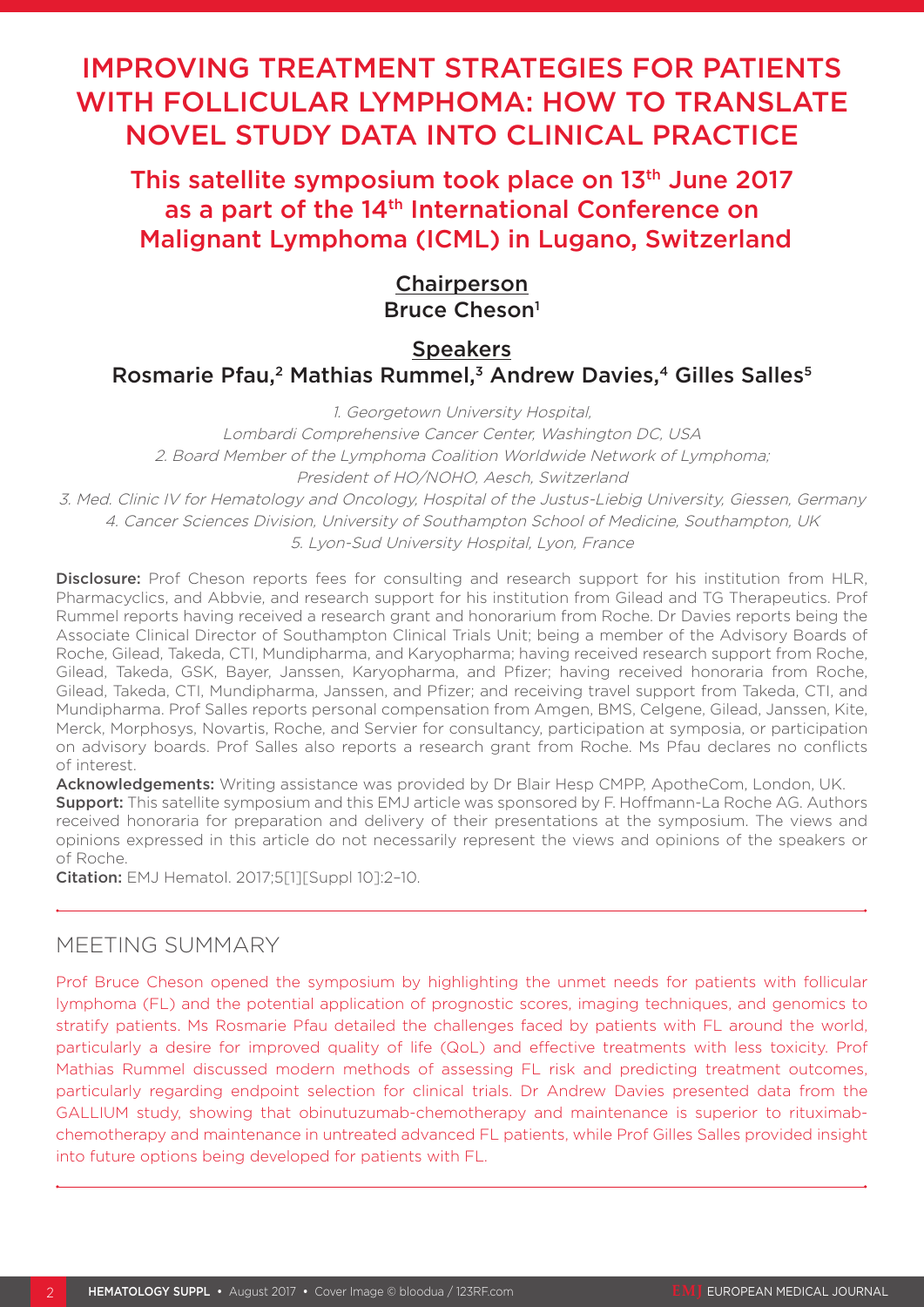# Management Issues in Follicular Lymphoma

#### Professor Bruce Cheson

Traditionally, FL was thought an indolent, slowgrowing disease that is likely to respond to treatment, when necessary. However, in 2015, Casulo et al.<sup>1</sup> identified two groups of patients with FL: those who do not relapse within 2 years and have survival outcomes equivalent to an agematched population, and those who relapse within 2 years and have a long-term disease-free survival rate of only 20–30%.

While a number of treatment options are available for patients who relapse, each has major limitations, particularly surrounding safety. Therefore, a number of new targeted therapies have been developed including molecules that interact with the cell surface, such as monoclonal antibodies (mAb) and antibody drug conjugates, those that inhibit intracellular pathways, and those which affect the microenvironment. However, it is still difficult to identify patients who are likely to relapse and manage them accordingly. So, novel methods of risk-stratifying patients with FL may improve the accuracy of a patient's prognosis prior to treatment and allow risk-adaptive clinical trials to be conducted, leading to proactive treatment rather than reactive management of patients who relapse.

# The Patients' Perspective and Quality of Life in Follicular Lymphoma

### Ms Rosmarie Pfau

The Lymphoma Coalition (LC) is an international network of patient groups that has created a global collection of useful resources, including a database of therapies and clinical trials by subtype and country and information from patient surveys. The database now contains a resource library of 2,500 pieces of information, such as lymphoma abstracts, diagnostic guidelines, best practice approaches, and data from large patient surveys.

The 2016 LC Global Patient Survey had 4,154 respondents, including 778 with FL.<sup>2</sup> The aim of the survey was to better understand the patient experience and to assess how treatment-related issues affect QoL. Notably, patients indicated that treatment for FL is associated with various toxicities, for example:<sup>2</sup>

- 13% of survey respondents reported gastrointestinal issues
- 16% of survey respondents suffered tingling in the extremities
- >20% of survey respondents experienced numbness



Figure 1: Effect of treatment on quality of life of survey respondents with follicular lymphoma.<sup>2</sup>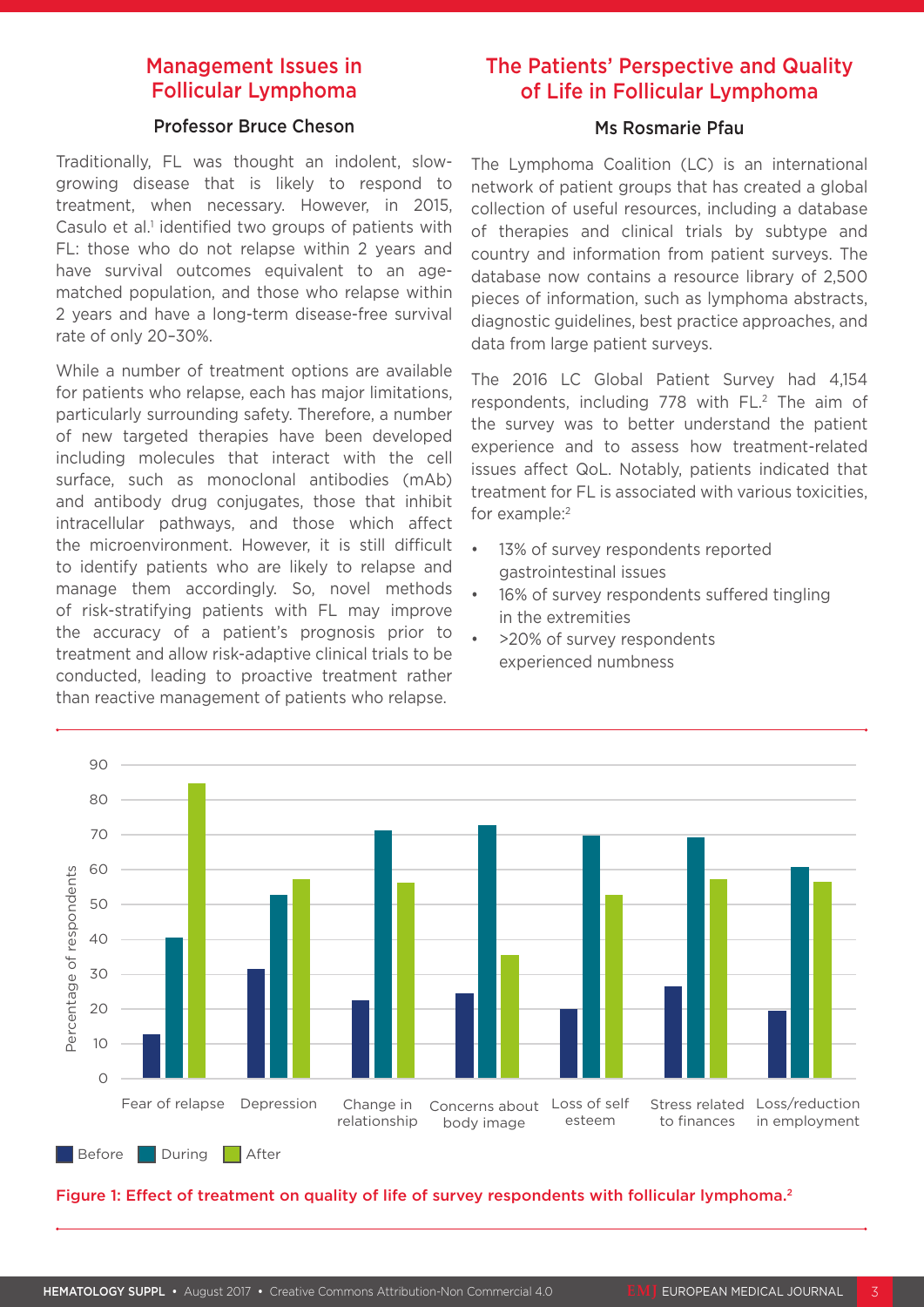These issues strongly influence a patients' QoL, especially as their impact lingers, even after discontinuing treatment (Figure 1). For example, >25% of survey respondents experienced treatmentrelated issues for 3–5 years, and almost 15% of respondents still experienced treatment-related toxicity 8 years later.<sup>2</sup>

Fatigue is the most commonly reported physical condition, affecting >70% of respondents, and can have a profound influence on functional performance, mood, and overall QoL.<sup>2</sup> Importantly, >80% of patients replying to the survey experienced a fear of relapse during or after treatment. Depression is also common, which can impact the course of the disease and treatment compliance.<sup>2</sup> In particular, patients in the 'watch and wait' situation live under a near-constant cloud of fear.<sup>2</sup> Healthcare professionals should refer patients with FL to patient organisations to ensure patient access to accurate information and an experienced support network.

Patients with FL are generally receptive to treatment and tend to prioritise therapeutic efficacy over QoL initially, because they are intent on living as long as possible.2 Therefore, it can sometimes be difficult for patients to understand the medical reasoning behind a watch and wait strategy. However, after experiencing adverse events (AE) associated with treatment, many patients will prioritise QoL over efficacy and see value in treatment-free time, because subsequent rounds of chemotherapy make patients feel as though they are being 'kicked while they are down'. The main wish for patients was for effective treatments with less toxicity.<sup>2</sup> Patients with FL often depend on information provided by healthcare professionals, but may have difficulty understanding medical terminology; this information is critical, as it may affect how they choose to manage their disease. However, patient organisations can help provide additional information, education, and support to healthcare professionals and answer questions from patients with FL.

In summary, the LC Global Patient Survey demonstrated that patients require additional support beyond what they are currently receiving.<sup>2</sup> Patient organisations are available to support patients in addition to healthcare professionals, but, in most countries, patients are not actively directed to these organisations. As such, patient organisations must aim to build stronger relationships with healthcare professionals, while continuing to connect with and support patients.

How can we Improve First-line Treatment for Follicular Lymphoma and Measure This Improvement?

#### Professor Mathias Rummel

FL represents the largest subtype of indolent non-Hodgkin's lymphoma  $(NHL)^3$  and its optimal management is widely debated and variable across regions. Nevertheless, the fact remains that >85% of patients eventually require systemic treatment.<sup>3-6</sup> A wide variety of therapies are available for FL, including radiotherapy and single-agent or combination chemotherapy. The addition of anti-CD20 mAb rituximab to induction chemotherapy has significantly improved progression-free survival (PFS), overall survival (OS), and time to treatment failure in patients with untreated NHL.<sup>7-11</sup> Maintenance therapy with 2 years of rituximab monotherapy can also be used following a response to induction therapy, which significantly improves PFS, although with no impact on OS.<sup>12</sup>

In summary, out of 100 patients requiring firstline treatment, approximately 10% of patients will not respond. Overall, 50% of patients will stay in remission for more than 10 years, and nearly 50% of patients will progress or die within 6 years.13,14 Ideally, risk-stratification criteria or biomarkers could be used to identify those patients with FL who are at risk of poor outcomes.

#### **Assessment of Risk in Follicular Lymphoma**

The Follicular Lymphoma International Prognostic Index (FLIPI), and its successors FLIPI-2 and m7- FLIPI, were developed as risk assessment tools for patients with FL.15-18 Studies have demonstrated a significant association between disease progression within 24 months (POD24) and inferior OS, even after adjustment for FLIPI risk score.<sup>1,18,19</sup> The m7-FLIPI, which incorporates the mutational status of seven genes, outperforms both FLIPI and FLIPI-2 for risk prognostication (Figure 2).<sup>17,18</sup> The m7-FLIPI also predicts POD24 more accurately than FLIPI and is prognostic for failure-free survival/OS in patients without POD24.18

#### **Potential Surrogate Endpoints for Overall Survival and Progression-Free Survival**

While OS provides an objective measure of treatment efficacy, its use as a primary endpoint requires a long duration of follow-up, which would prolong the process of identifying novel and potentially beneficial therapies. Therefore,

*For the full talk by Ms Rosmarie Pfau click here.*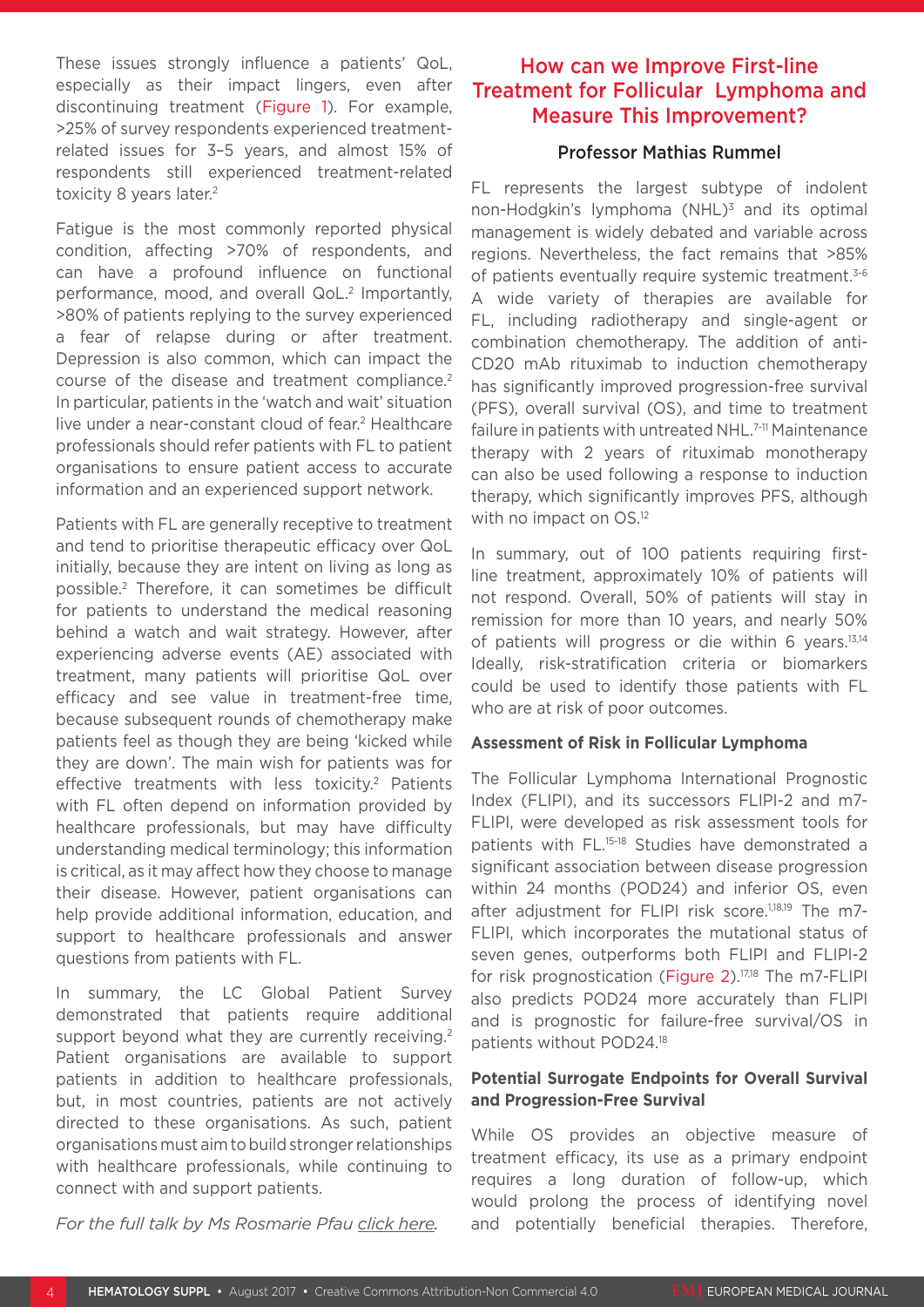time-to-event endpoints, such as event-free survival and PFS, are increasingly being used as primary endpoints in NHL studies. For example, increased PFS translated into a significant improvement in the time to next treatment, even after 10 years follow-up, representing a considerable benefit for patients.<sup>10</sup> However, there was no significant difference in OS, which is likely due to improvements in second and third-line treatment options.10

It should be noted that PFS also requires extended follow-up for patients with FL, because the median PFS for FL can extend beyond 7 years. Therefore, several surrogate endpoints have been suggested, including:

- Complete response rate at 30 months (CR30): An individual patient-level analysis of multiple randomised trials, conducted using patient data for >3,800 patients, found a minimum 11% absolute improvement in CR30 from a 50% control rate and predicted a significant treatment effect on PFS (hazard ratio [HR]: 0.69).<sup>20</sup>
- Positron emission tomography-computed tomography (PET-CT): The predictive power of PET-CT is stronger than FLIPI, FLIPI-2, and CT-based response assessments and minimal residual disease (MRD) at the end of induction.21
- MRD negativity: MRD negativity has been associated with prolonged PFS, event-free survival, and freedom from recurrence, but

not OS.22-26 MRD status at diagnosis/screening may also predict response and/or long-term outcomes.27-29 Combining MRD with other prognostic markers, such as PET-CT, may therefore improve the ability to predict disease progression.30

Baseline total metabolic tumour volume: This measure can be used to identify patients with FL at high risk of progression. Patients with high total metabolic tumour volume  $(>510 \text{ cm}^3)$ had significantly shorter PFS and OS, even after adjusting for induction treatment.<sup>31</sup>

#### **Summary**

While a 'watch and wait' approach can be used for some patients with FL, most patients eventually require treatment with an anti-CD20 mAb in combination with chemotherapy once diagnosed. Any response achieved may also be followed using post-induction maintenance to prolong PFS.

However, given the significant time lag between diagnosis and progression or survival events in patients with FL, surrogate endpoints may expedite the development of new therapies. Likewise, new risk stratification tools are being developed and will be investigated in clinical trials in an attempt to more effectively target therapies to those patients who are most likely to benefit.

*For the full talk by Professor Mathias Rummel click here.*



### Figure 2: Components and relative coefficients used in the calculation of the m7-FLIPI.<sup>17</sup> FLIPI: Follicular Lymphoma International Prognostic Index; ECOG: Eastern Cooperative Oncology Group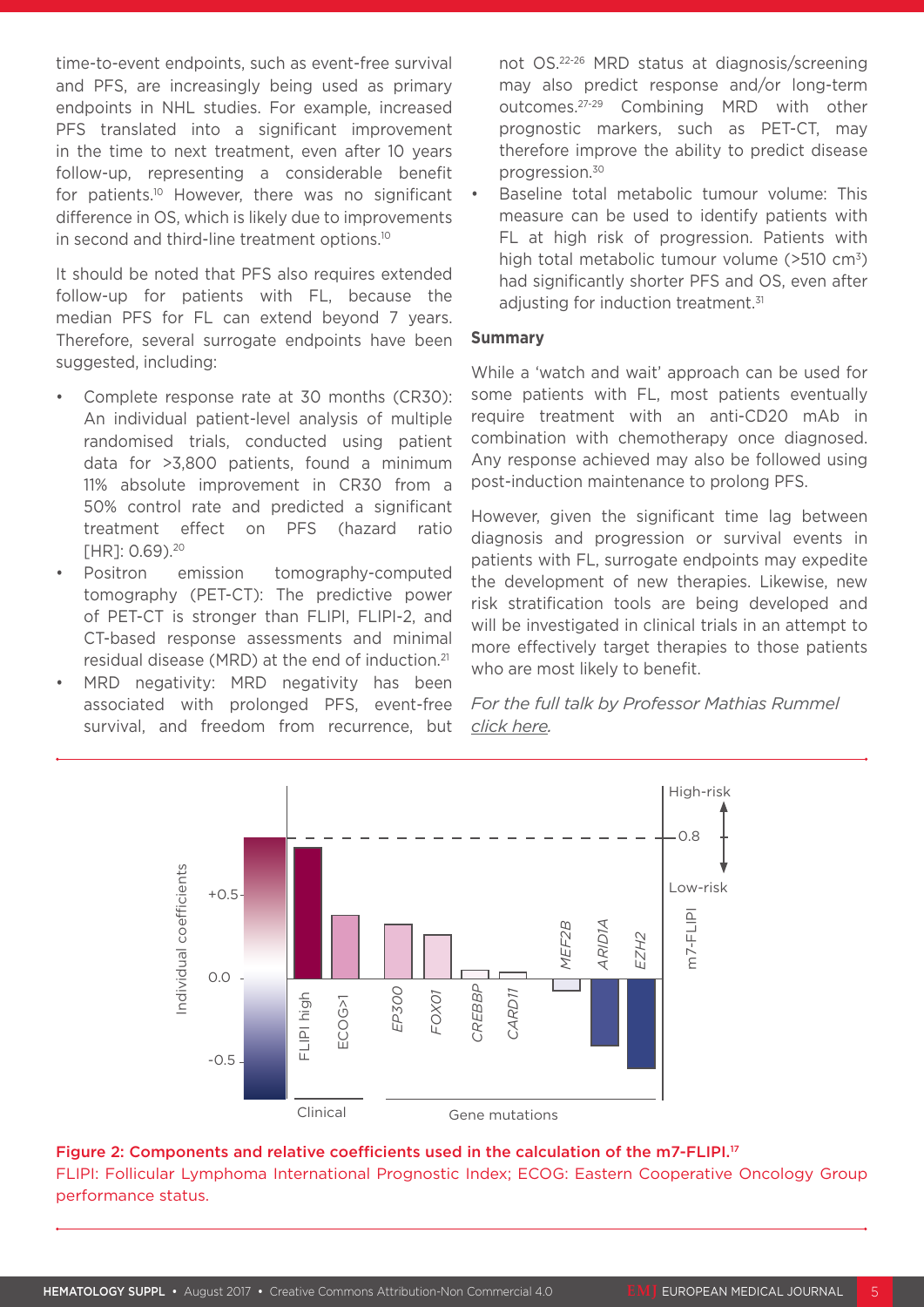

#### Figure 3: Investigator-assessed progression-free survival for patients treated with obinutuzumab plus chemotherapy versus rituximab plus chemotherapy.34

G-chemo: obinutuzumab plus chemotherapy; PFS: progression-free survival; R-chemo: rituximab plus chemotherapy.

### Recent Advances in Treatment for Patients with Follicular Lymphoma

#### Doctor Andrew Davies

In the last few years, greater insight has been gained into the biology of FL, generating a range of new prognostic and predictive tools, as well as new therapies. However, integrating the whole range of novel agents that affect the tumour microenvironment, dysregulated pathways, and cell surface antigens into treatment pathways for FL is an ongoing challenge.

The current therapeutic algorithm for FL recommended in the European Society for Medical Oncology (ESMO) guidelines suggests watching and waiting for asymptomatic patients who have minimal symptoms or using a less intensive treatment approach, such as single agents or rituximab.32 For symptomatic patients with a high tumour burden, immunochemotherapy may be offered.<sup>32</sup>

#### **Obinutuzumab: A New Anti-CD20 Treatment in Follicular Lymphoma**

Obinutuzumab is a Type II, third-generation anti-CD20 mAb with enhanced antibody-dependent cellular cytotoxicity over rituximab and increased direct cell death activity that has now been included in the National Comprehensive Cancer Network (NCCN) guidelines.33 In the largest Phase III study ever conducted in FL (GALLIUM),<sup>34</sup> 1,202 patients with Stage III/IV, or bulky Stage II, Grade 1–3a FL indicated for first-line treatment were randomised to treatment with rituximab or obinutuzumab in combination with cyclophosphamide, doxorubicin, vincristine, prednisone (CHOP), cyclophosphamide, vincristine, and prednisone (CVP), or bendamustine chemotherapy.34 Patients who responded to treatment continued maintenance antibody monotherapy according to the arm that they had been randomised.34

The primary endpoint of investigator-assessed PFS was reported after the Data Monitoring Committee recommended release of data after the planned interim analysis. A 34% reduction in the risk of death or progression after 34 months of follow-up was reported for patients treated with obinutuzumab and chemotherapy versus rituximab and chemotherapy (3-year PFS: 80.0% versus 73.3%, respectively; HR 0.66; 95% confidence interval [CI]: 0.51–0.85;  $p=0.012$ ; Figure 3).<sup>34</sup> A supporting outcome of a 29% reduction in events was found following the Independent Review Committee's assessment of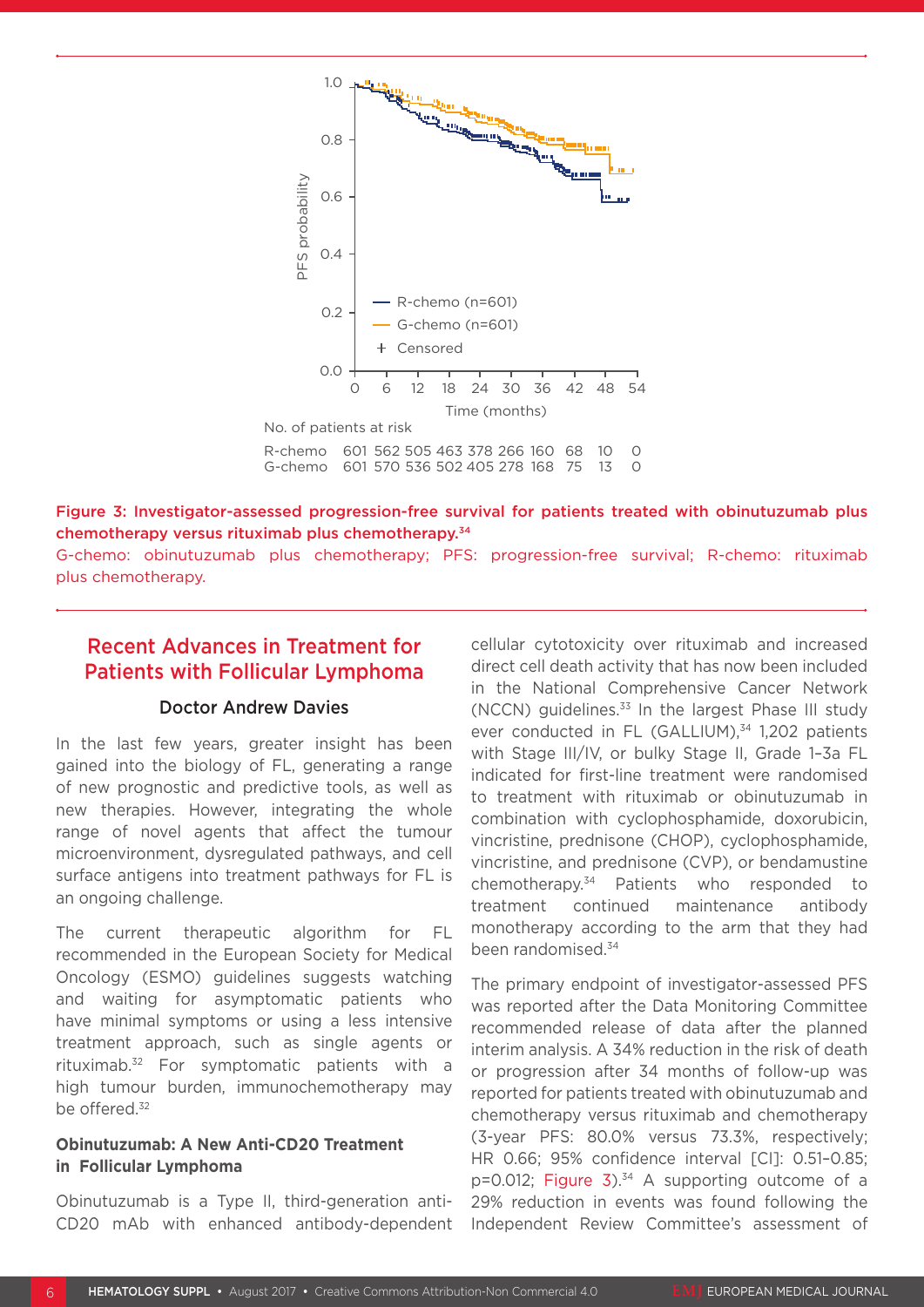PFS (3-year PFS: 81.9% versus 77.9%; HR 0.71; 95% CI: 0.54–0.93]; p=0.0138). No difference in OS or objective response rate (ORR), as defined by CT scan, was observed in the interim analysis.<sup>34</sup>

The overall proportion of patients experiencing AE was comparable between study arms, but a higher number of Grade ≥3 events were reported for patients treated with obinutuzumab.34 In particular, the prevalence of neutropenia, infusionrelated reactions, and infections was higher in the obinutuzumab arm, but the difference in the number of fatal AE between arms was not statistically significant.<sup>34</sup> Fatal AE were more common in patients treated with bendamustine combination treatment, most notably as a result of infection.<sup>34</sup> Obinutuzumab was also associated with a slightly higher prevalence of secondary malignancies.<sup>34</sup> A greater proportion of patients treated with obinutuzumab achieved MRD negativity at midinduction compared with rituximab, which was maintained through to the end of induction, independently of the backbone chemotherapy regimen.35 Importantly, PFS was higher for patients who achieved MRD negativity versus those who did not, particularly for patients treated with obinutuzumab.<sup>35,36</sup>

Patients with FL that relapse early after rituximab and chemotherapy or rituximab monotherapy have a poor outcome and a high unmet medical need. In order to improve treatment outcome for these patients, the efficacy and safety of obinutuzumab in combination with bendamustine (versus bendamustine alone) were also investigated in 413 patients with indolent NHL, 335 with the diagnosis of FL, who were refractory to rituximab therapy (GADOLIN).37 As observed earlier, there was no difference in the end of induction response rates between the two arms of the studies. The addition of obinutuzumab to bendamustine was found to increase PFS, the primary endpoint of this study, for patients with FL by 11.3 months after 31.2 months of follow-up (median PFS: 25.3 versus 14.0 months; HR: 0.52; 95% CI: 0.39-0.69; p<0.0001).<sup>37,38</sup> The prolonged PFS translated into a meaningful difference in OS in the combination arm (median OS not reached versus 53.9 months; HR: 0.58; 95% CI:  $0.39 - 0.86$ ;  $p = 0.0061$ ).<sup>38</sup> The AE profile showed no new safety signals.<sup>38</sup> MRD negativity could be achieved at a greater rate in those patients treated with the obinutuzumab and bendamustine combination compared with those receiving bendamustine monotherapy (82% versus 43%).<sup>36</sup> As in GALLIUM, reaching MRD negativity was associated with prolonged PFS.<sup>36</sup>

#### **Summary**

Obinutuzumab is more efficacious than rituximab when combined with chemotherapy in the initial treatment of FL. Discussions around toxicity, particularly surrounding treatment with anti-CD20 therapy and bendamustine, should be held with individual patients. Further advances in treatment are likely to result from a better understanding of the underlying disease biology for patients with FL.

*For the full talk by Doctor Andrew Davies click here.*

### Future Treatments for Patients with Follicular Lymphoma

#### Professor Gilles Salles

Despite the efficacy of treatments for FL in achieving early remission, a number of patients only experience a short-term solution. Relapse or ongoing toxicities can have an ongoing adverse effect on patient QoL, so it is imperative that new treatments are developed that offer patients greater choice and improved clinical outcomes.

#### **Naked Antibodies (Anti-CD20 and Others)**

mAb offer antigen-specific targeting of lymphocyte markers, such as CD20, and promote tumour destruction through immune-cell recruitment. Rituximab was the first anti-CD20 mAb approved for use in patients with FL, and has subsequently become a standard treatment option, either as monotherapy, or in combination with chemotherapy or immunomodulatory agents. More recently, 'newgeneration' mAb, such as obinutuzumab, have been developed that offer prolonged PFS compared with rituximab.34,38

#### **Bi-specific Antibodies and Antibody Drug Conjugates**

Advances in manufacturing techniques have also encouraged the development of antibody derivatives that may offer advantages over their 'naked' mAb counterparts. For example, bi-specific antibodies (e.g. blinatumomab) are capable of targeting two separate antigens, localising and activating immune cells to their tumour targets. In addition, mAb can be used to directly deliver cytotoxic agents to tumour cells as antibodydrug conjugates (ADC). Polatuzumab vedotin is an ADC that delivers monomethyl auristatin E to CD79b<sup>+</sup> B cells, mediating cell death via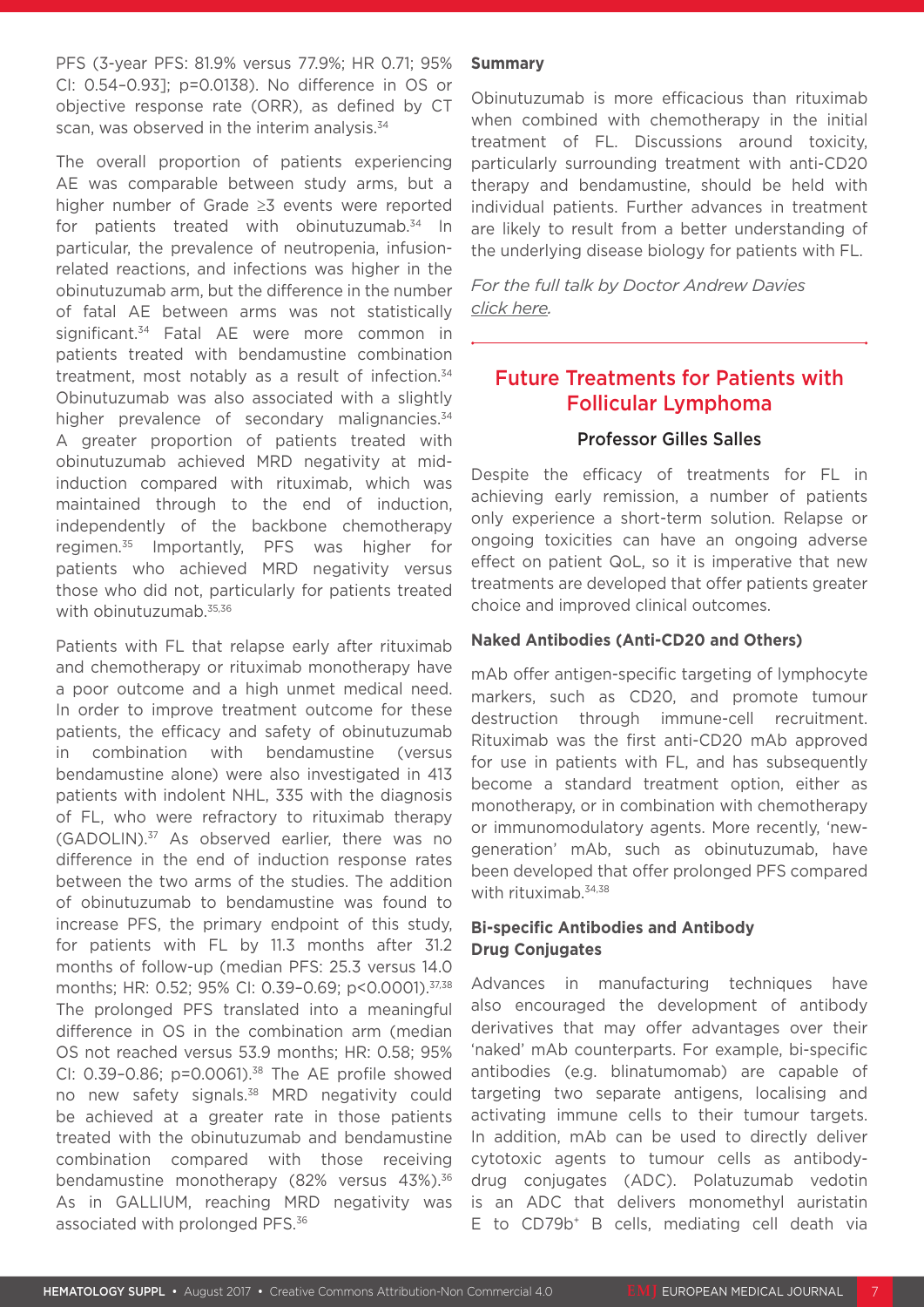microtubule disruption.<sup>39</sup> While the clinical efficacy of polatuzumab vedotin is yet to be established, initial Phase I/II trials suggest positive outcomes for patients treated with polatuzumab vedotin in combination with rituximab.40

#### **Immune Checkpoint Inhibitors**

Some tumours produce ligands capable of dampening the patient's immune response.41 For example, tumour cells expressing programmed death-ligand 1 (PDL-1) engage programmed death-1 (PD-1) receptors on activated T cells to avoid immune-mediated cell death.<sup>42</sup> Accordingly, immunotherapy can be used to disrupt this tumour cell survival mechanism, and a 40% ORR (but with a short response duration) has been observed in a Phase I study of the anti-PD-1 mAb nivolumab in patients with extensively pretreated FL.43

#### **Immunomodulatory Imide Drugs**

Immunomodulatory imide drugs are another class of promising agents that exhibit direct antineoplastic activity, in addition to modulating immune cells in the tumour microenvironment.42 Lenalidomide was well tolerated in an initial randomised controlled trial in combination with rituximab (the 'R<sup>2'</sup> regimen), conferring a 3-year PFS of 78.5% (95% CI: 66.8–92.2%) in previously untreated patients.44 The Phase III RELEVANCE trial is assessing the efficacy of  $R<sup>2</sup>$  compared with standard chemotherapy, while the AUGMENT study is comparing  $R<sup>2</sup>$  with rituximab monotherapy.45,46

#### **Targeted Therapies**

Targeted therapies offer a more direct treatment option, using small molecules capable of directly interfering with pathways essential to tumour growth and progression. For instance, phosphatidylinositol-4, 5-bisphosphate 3-kinase, and Bruton's tyrosine kinase inhibitors, such as idelalisib and ibrutinib, can reduce tumour size and might improve OS in patients with relapsed or refractory FL.47,48 However, certain subsets of patients display resistance to these targeted therapies, and each treatment presents a different safety profile. Apart from kinase inhibitors, the apoptosis-inducing B cell lymphoma 2 (BCL-2) inhibitor venetoclax, has shown activity in a Phase I study. An ORR of

Click here to view the full symposium.

34% was achieved in patients with FL, although the complete response rate was only 14%.<sup>49</sup> In addition, molecules are currently in development that target EZH2, a histone methyl transferase associated with the maturation of B cells; activating mutations in EZH2 are present in 20–25% of follicular and diffuse large B cell (germinal center B cell subtype) lymphomas.50 Early Phase I results with tazemetostat demonstrate this may be a promising agent for treatment of FL.<sup>51</sup>

#### **Chimeric Antigen Receptor T cell**

Finally, preliminary results from studies with chimeric antigen receptor T cell therapy suggest that, despite the potential toxicities associated with its use, it may be a very active treatment with long-standing remission for patients with FL.52

#### **Future Therapeutic Options**

Currently, effective treatment of FL is hindered by the high degree of heterogeneity between tumour cells, in combination with underlying differences in the tumour microenvironment between individual patients. Therefore, future investigations should focus on developing therapeutic combinations that are potentially active in 'all' B cell lymphomas (e.g. compounds active on 'the immune response', ADCs, or chimeric antigen receptor T cell therapy) or which focus specifically on selected subsets of FL.

*For the full talk by Professor Gilles Salles click here.*

### **Conclusions**

While patients with FL respond to treatment and have relatively long survival compared with other cancers, treatment can have a lasting impact on QoL. Early relapse is associated with a poor outcome, and the fear of relapse is an ongoing psychological burden for many patients with FL. Of note is the difficulty in investigating novel treatment strategies for FL, due to the long-dated endpoints and heterogeneous nature of the disease. The development of new risk stratification tools and increasingly targeted therapies will not only reduce toxicities, but may also improve survival outcomes for patients with FL.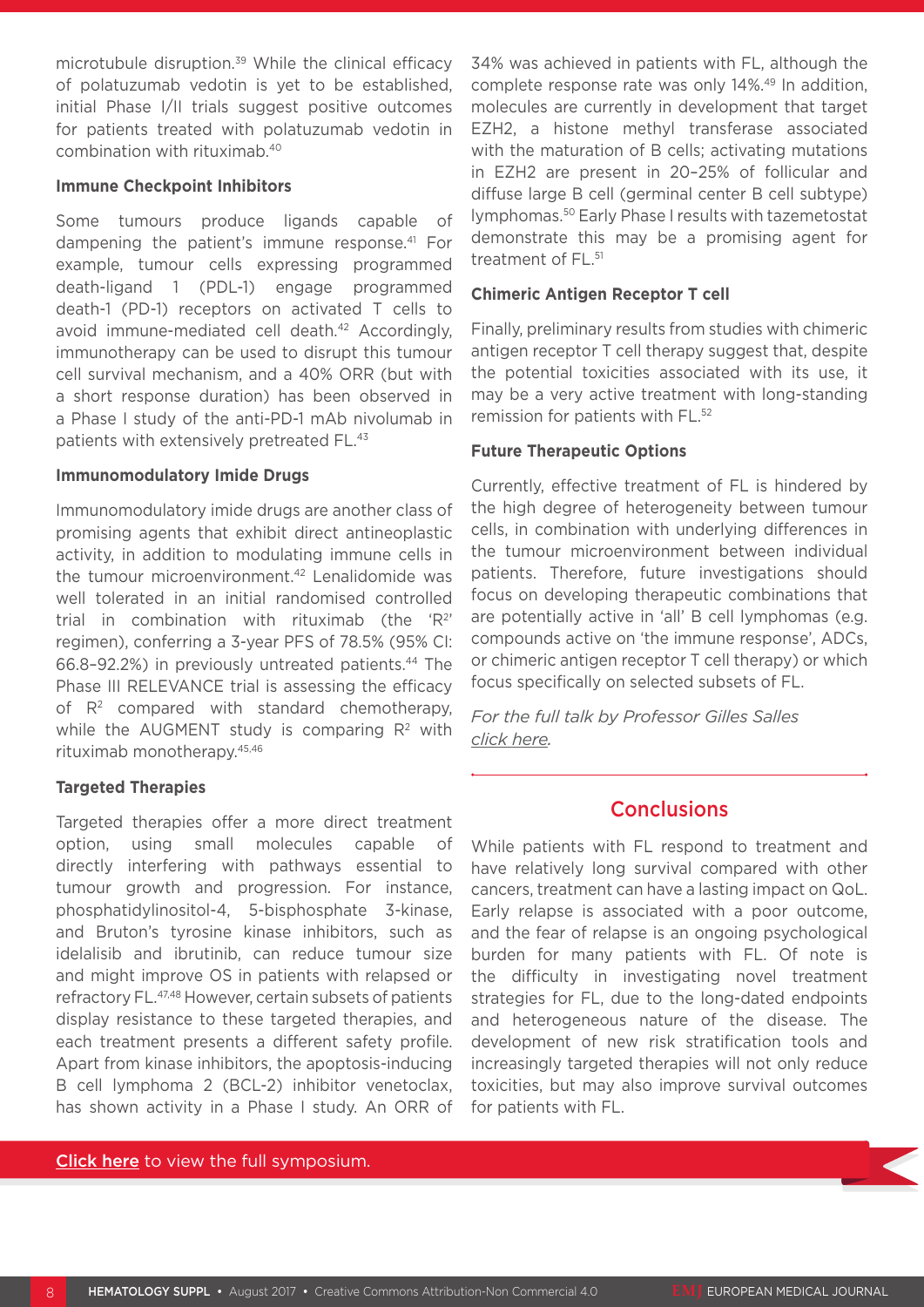#### REFERENCES

1. Casulo C et al. Early relapse of follicular lymphoma after rituximab plus cyclophosphamide, doxorubicin, vincristine, and prednisone defines patients at high risk for death: An analysis from the National LymphoCare Study. J Clin Oncol. 2015;33(23):2516-22.

2. Lymphoma Coalition Worldwide Network of Lymphoma Patient Groups. 2016 Global Patient Survey. 2016. Available at: http://www.lymphomacoalition.org/ media/com\_acymailing/upload/2016\_ global\_patient\_survey\_report.pdf. Last accessed: 22 June 2017.

The Non-Hodgkin's Lymphoma Classification Project. A clinical evaluation of the International Lymphoma Study Group classification of non-Hodgkin's lymphoma. Blood. 1997;89(11):3909-18.

4. Ardeshna KM et al. Long-term effect of a watch and wait policy versus immediate systemic treatment for asymptomatic advanced-stage non-Hodgkin lymphoma: a randomised controlled trial. Lancet. 2003;362(9383):516-22.

5. Friedberg JW et al. Follicular lymphoma in the United States: first report of the national LymphoCare study. J Clin Oncol. 2009;27(8):1202-8.

6. Yahalom J. Radiotherapy of follicular lymphoma: updated role and new rules. Curr Treat Options Oncol. 2014;15(2): 262-8.

7. Hiddemann W et al. Frontline therapy with rituximab added to the combination of cyclophosphamide, doxorubicin, vincristine, and prednisone (CHOP) significantly improves the outcome for patients with advanced-stage follicular lymphoma compared with therapy with CHOP alone: results of a prospective randomized study of the German Low-Grade Lymphoma Study Group. Blood. 2005;106(12):3725-32.

8. Marcus R et al. Phase III study of R-CVP compared with cyclophosphamide, vincristine, and prednisone alone in patients with previously untreated advanced follicular lymphoma. J Clin Oncol. 2008;26(28):4579-86.

9. Salles G et al. Rituximab combined with chemotherapy and interferon in follicular lymphoma patients: results of the GELA-GOELAMS FL2000 study. Blood. 2008;112(13):4824-31.

10. Rummel MJ et al. Bendamustine plus rituximab versus CHOP plus rituximab as first-line treatment for patients with indolent and mantle-cell lymphomas: an open-label, multicentre, randomised, phase 3 non-inferiority trial. Lancet. 2013; 381(9873):1203-10.

11. Federico M et al. R-CVP versus R-CHOP

versus R-FM for the initial treatment of patients with advanced-stage follicular lymphoma: results of the FOLL05 trial conducted by the Fondazione Italiana Linfomi. J Clin Oncol. 2013;31(12):1506-13.

12. Salles G et al. Updated 6 year follow-up of the PRIMA study confirms the benefit of 2-year rituximab maintenance in follicular lymphoma patients responding to frontline immunochemotherapy. Blood. 2013;122(21):509.

13. Salles G et al. Rituximab maintenance for 2 years in patients with high tumour burden follicular lymphoma responding to rituximab plus chemotherapy (PRIMA): a phase 3, randomised controlled trial. Lancet. 2011;377(9759):42-51.

14. Tarella C et al. Rate of primary refractory disease in B and T-cell non-Hodgkin's lymphoma: correlation with long-term survival. PLoS One. 2014;9(9):e106745.

15. Solal-Céligny P et al. Follicular Lymphoma International Prognostic Index. Blood. 2004;104(5):1258-65.

16. Federico M et al. Follicular Lymphoma International Prognostic Index 2: a new prognostic index for follicular lymphoma developed by the International Follicular Lymphoma Prognostic Factor Project. J Clin Oncol. 2009;27(27):4555-62.

17. Pastore A et al. Integration of gene mutations in risk prognostication for patients receiving first-line immunochemotherapy for follicular lymphoma: a retrospective analysis of a prospective clinical trial and validation in a population-based registry. Lancet Oncol. 2015;16(9):1111-22.

18. Jurinovic V et al. Clinicogenetic risk models predict early progression of follicular lymphoma after firstline immunochemotherapy. Blood. 2016; 128(8):1112-20.

19. Murakami S et al. Prediction of high risk for death in patients with follicular lymphoma receiving rituximab plus cyclophosphamide, doxorubicin, vincristine, and prednisolone in firstline chemotherapy. Ann Hematol. 2016; 95(8):1259-69.

20. Shi Q et al. Thirty-month complete response as a surrogate end point in first-line follicular lymphoma therapy: an individual patient-level analysis of multiple randomized trials. J Clin Oncol. 2016 [Epub ahead of print].

21. Trotman J et al. Prognostic value of PET-CT after first-line therapy in patients with follicular lymphoma: a pooled analysis of central scan review in three multicentre studies. Lancet Haematol. 2014;1(1):e17-27.

22. Ladetto M et al. Persistence of minimal

residual disease in bone marrow predicts outcome in follicular lymphomas treated with a rituximab-intensive program. Blood. 2013;122(23):3759-66.

23. Zohren F et al. Prognostic value of circulating Bcl-2/IgH levels in patients with follicular lymphoma receiving first-line immunochemotherapy. Blood. 2015;126(12):1407-14.

24. Barta SK et al. Randomized phase 3 study in low-grade lymphoma comparing maintenance anti-CD20 antibody with observation after induction therapy: A trial of the ECOG-ACRIN Cancer Research Group (E1496). Cancer. 2016; 122(19):2996-3004.

25. Hirt C et al. Rapid and sustained clearance of circulating lymphoma cells after chemotherapy plus rituximab: clinical significance of quantitative t(14;18) PCR monitoring in advanced stage follicular lymphoma patients. Br J Haematol. 2008;141(5):631-40.

26. Rambaldi A et al. Monitoring of minimal residual disease after CHOP and rituximab in previously untreated patients with follicular lymphoma. Blood. 2002;99(3):856-62.

27. Fernández-Ruiz E et al. High molecular response rate and clinical correlation in patients with follicular lymphoma treated with cyclophosphamide-vincristineprednisone plus interferon alpha 2b. Clin Cancer Res. 2003;9(7):2497-503.

28. Galimberti S et al. Minimal residual disease after conventional treatment significantly impacts on progressionfree survival of patients with follicular lymphoma: the FIL FOLL05 trial. Clin Cancer Res. 2014;20(24):6398-405.

29. Rambaldi A et al. Quantitative PCR of bone marrow BCL2/IgH+ cells at diagnosis predicts treatment response and longterm outcome in follicular non-Hodgkin lymphoma. Blood. 2005;105(9):3428-33.

30. Luminari S et al. Positron emission tomography response and minimal residual disease impact on progressionfree survival in patients with follicular lymphoma. A subset analysis from the FOLL05 trial of the Fondazione Italiana Linfomi. Haematologica. 2016;101(2): e66-8.

31. Meignan M et al. Baseline metabolic tumor volume predicts outcome in high–tumor-burden follicular lymphoma: A pooled analysis of three multicenter studies. J Clin Oncol. 2016;34(30): 3618-26.

32. Dreyling M et al. Newly diagnosed and relapsed follicular lymphoma: ESMO Clinical Practice Guidelines for diagnosis, treatment and follow-up. Ann Oncol.